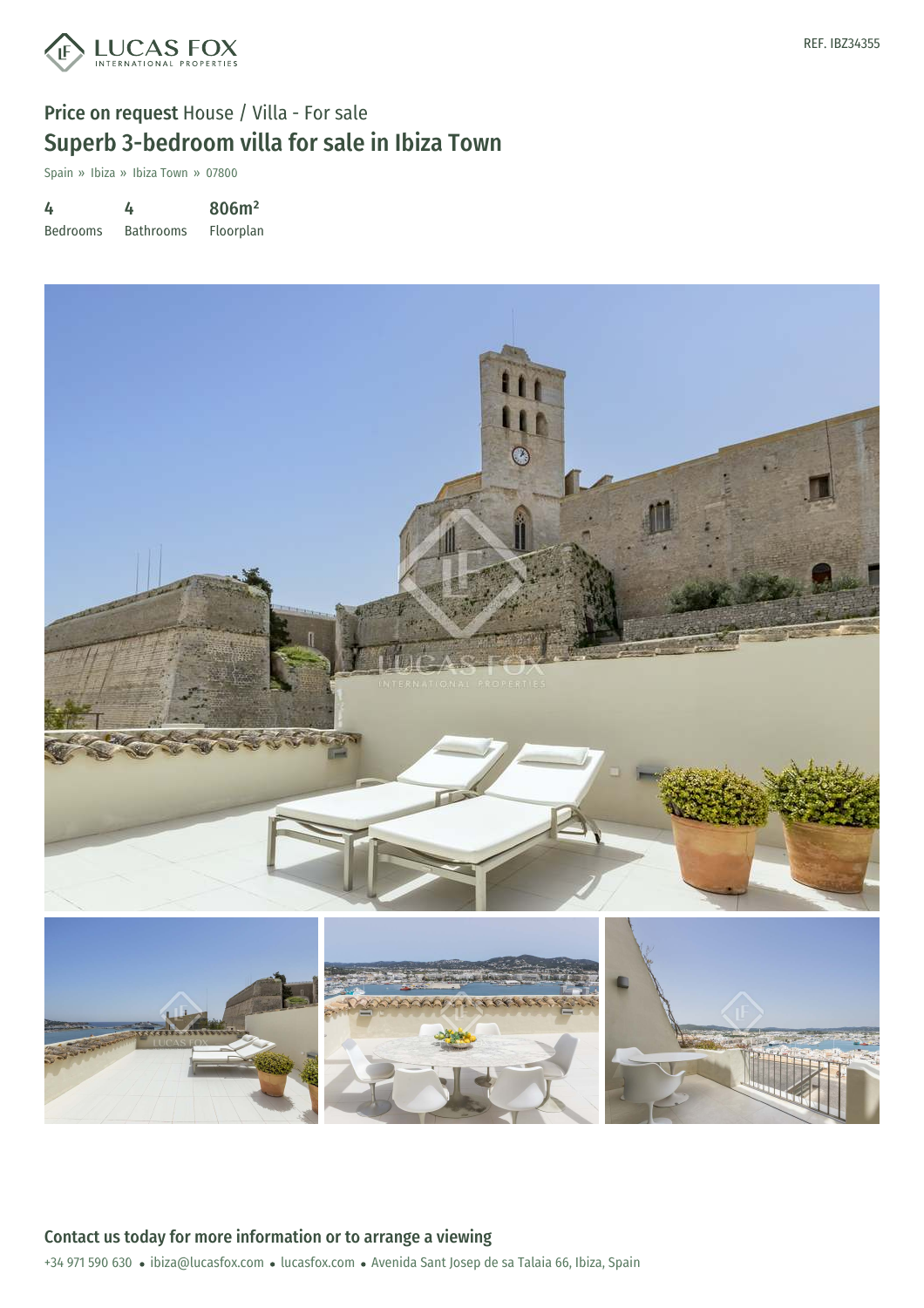

## Price on request House / Villa - For sale Superb 3-bedroom villa for sale in Ibiza Town

Spain » Ibiza » Ibiza Town » 07800

4 Bedrooms 4 Bathrooms 806m² Floorplan

### OVERVIEW

### Beautiful villa for sale in the heart of Dalt Villa, attached to the castle wall and with unrivalled views of the sea, the port and the city.

Lucas Fox is proud to present this wonderful villa in the heart of Dalt Villa, next to the castle of Ibiza, an area with a lot of history and charm.

This unique home enjoys the best views of the city of Ibiza. During the day, you can admire the boats and yachts that arrive at the port, as well as the horizon of the sea, the city and the beautiful green mountains. At night, the stage becomes a light show, with the lights of the city and the stars that can be admired from the beautiful roof terrace. The same terrace offers 360-degree views, with the Cathedral of the Castle as the closest and most impressive point.

A lift connects the large garage to the main floor and on entering, we see that the entire villa is a work of art where good taste in the selection of decoration is complemented by spacious and bright interiors; a perfect environment to enjoy several living areas and feel at home.

The swimming pool offers a magnificent space to relax and cool off, a must in the summer, and a feature that few homes so close to the castle can offer.

Contact us today to arrange a viewing.



#### [lucasfox.com/go/ibz34355](https://www.lucasfox.com/go/ibz34355)

Mountain views, Sea views, Swimming pool, Terrace, Private garage, Lift, High ceilings, Natural light, Period features, Parking, Air conditioning, Alarm, Balcony, Beauty salon, Chill out area, Double glazing, Equipped Kitchen, Exterior, Fireplace, Heating, Interior, Near international schools, Service entrance, Storage room, Transport nearby, Utility room, Views, Walk-in wardrobe